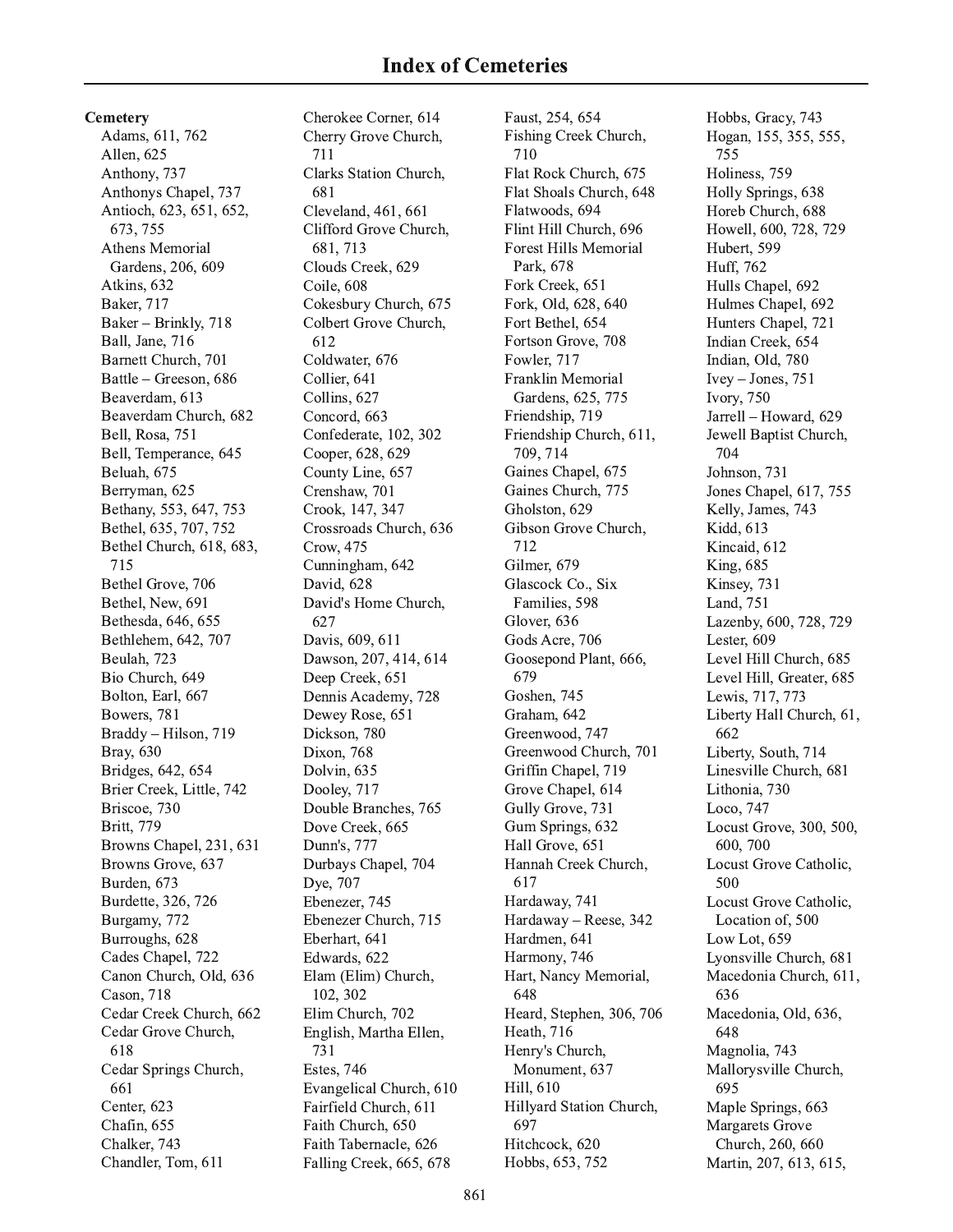629 Mathews, 613 Matthews, 608, 642 McCannon, 642, 654 McClain, 757 McCrary, 717 McDaniel, 716 McMath, Joe, 741 McMath, Joseph, 341 McMullan, 661 McWhorter, 623 Meadow, 612, 618 Meadows, Delia Greeson, 701 Memorial Garden of Prayer, 662 Mercer, 699 Midway, 736 Mill Creek, 732 Mill Hill, 700 Mill Shoal Church, 626 Millrock Church, 703 Milltown, 61 Milltown Church, 661 Milner, 644 Mobley Hill, 678 Moody, 623, 632 Moriah Church, 612 Morton, 609 Mount Hebron Church, 648 Mount Pleasant, 630 Mt. Olive, 630 Mt. Olive Church, 699 Mt. Olivet Church, 648 Mt. Pleasant, 230, 647, 698 Mt. Zion, 623, 755 Mt. Zion Methodist Church, 475 Mulberry, 764 Mulberry Church, 725 Murden, 259, 659 Neal, 762 Neal, David Senior, 742 New Battery Church, 660 New Grove, 608 New Haven Church, 611 New Hope, 667, 759 New Hope Church, 617, 687, 712 New Town Church, 640, 681 Newberry, 765 Newsome, 743 Noell, 642

Norman Grove, 663 Norris, 742 Oak Grove, 664 Oak Grove Church, 627 Palmetto, 667 Parks Grove, 759 Paul and Lester, 629, 641 Pauls, 762 Pentecost, 643 Phillips, 757 Phillips Mill Church, 671 Pilcher, Daniel B., 701 Pine Grove, 759 Piney Grove, 629 Pittman, 700 Pleasant Grove, 559, 626, 669, 754 Pompeys Chapel, 712 Pool - Usry,  $752$ Popes Chapel, 709 Powell-Phillips, 648 Powelton Church, 687 Powers, 40, 240, 440, 601, 640 Printup, 762 Prospect Church, 715 Rabun, 752 Rays Chapel, 715 Raytown Church, 700 Reece, 643 Reese – Norris, 742 Reeves Chapel, 710 Rehoboth, 639 Rhodes, 686 Ricketson, 342, 730, 742 Rock Branch, 676, 691 Rock Church, 669 Rock Hill, 660, 773 Rock Springs, 640, 652 Rocky Branch, 666, 680, 702 Roy, 637 Rucker Grove, 650 Ruckersville, 692 Saggus - Lyle, 685 Saint Lukes, 737 Salem, 632 Salem, New, 671, 684 **Sandy Cross Baptist** Church, 684 Sandy Cross Methodist Church, 684 Sandy Grove, 719 Sardis, 674 Sardis Church, 662, 669 Sargent Church, 714

Savannah Valley Memorial Gardens, 149, 749 Saw Dust, 773 Seals – Kitchens, 743 Shady Grove Church, 709 Shiloh Church, 610, 709 Shoals, 704 Shurley, 731 Simpson, 684 Smith, 757 Smith - Freeman, 632 Smith Chapel, 553, 753 Sorrow - Mann, 612 South Liberty, 314 Spring Hill, 657 Spring Hill, Old, 657 Springfield, 679, 771 St. James Church, 675 St. Johns, 680, 695 St. Johns Church, 649 St. Paul, 635 St. Paul Church, 700 St. Paul's, 755 Stephens, 685 Stephens, Alexander, 685 Stevens, 642 Stewart - Edwards, 685 Stinchcomb, 651 Sturdivant, 685 Sunlight, 613 Swint, 743 Tabernacle, 760 Tabor Chapel, 610 Tabor Church, 709 Thankful, 622, 722, 723, 752 Thomas, 254, 654 Thompson, 619 Thompson Swamp, 613 Tiller, 641, 642 Towner, 719 Trible, 615 Tucker, 706, 720 Tucker, Randolph, 620 Tuggle, 646 Twin Oaks Church, 697 Tyler, Reuben, 475 Union Hill Church, 636 Union Spring Church, 716 Usry, Daniel, 543, 743 Usry, George W., 743 Vans Creek, 692 Vesta, 667 Vickery, 648

Vineyard Creek Church, 627 **Ware**, 618 Watkins, 642 Welcome Avenue, 621 Wesley, 643 Wesley Chapel, 243 White, 637, 649 Whites Chapel, 664 Whitworth, 612 Wilkes County Church, 697 Williams Creek Church, 701 Williams Grove, 732 Williford, 732 Winterville, 206 Wise, 641 Woodlawn, 722 Wynn, 486 Wynne, 244, 603, 644 Youngs Chapel, 683 Zion, 713 Zion Church, 649 Church Ambassador, 730 Andrews Chapel, 102, 302 Anthony, 537 Antioch, 9, 155, 251, 273, 355, 651, 652, 673 Apostolic Faith, 176, 776 Atkinson, 9 Bairds, 9 Barnett, 701 Beaverdam, 9, 13, 213, 282, 613, 682 Beluah, 75, 275, 675 Bethany, 9, 47, 247, 447, 636 Bethel, 18, 26, 107, 180, 226, 307, 483, 618, 626, 635, 683, 707, 715 Bethel Grove, 106, 107, 306, 706 Bethel, New, 91, 291, 691 Bethesda, 55, 246, 255, 646, 655, 662 Bethlehem, 42, 242, 327, 527, 642, 727 Beulah, 323, 523 Beulah, New, 776 Bio, 449, 649, 662 Bluestone, 218, 618

Born Again, 71, 271, 671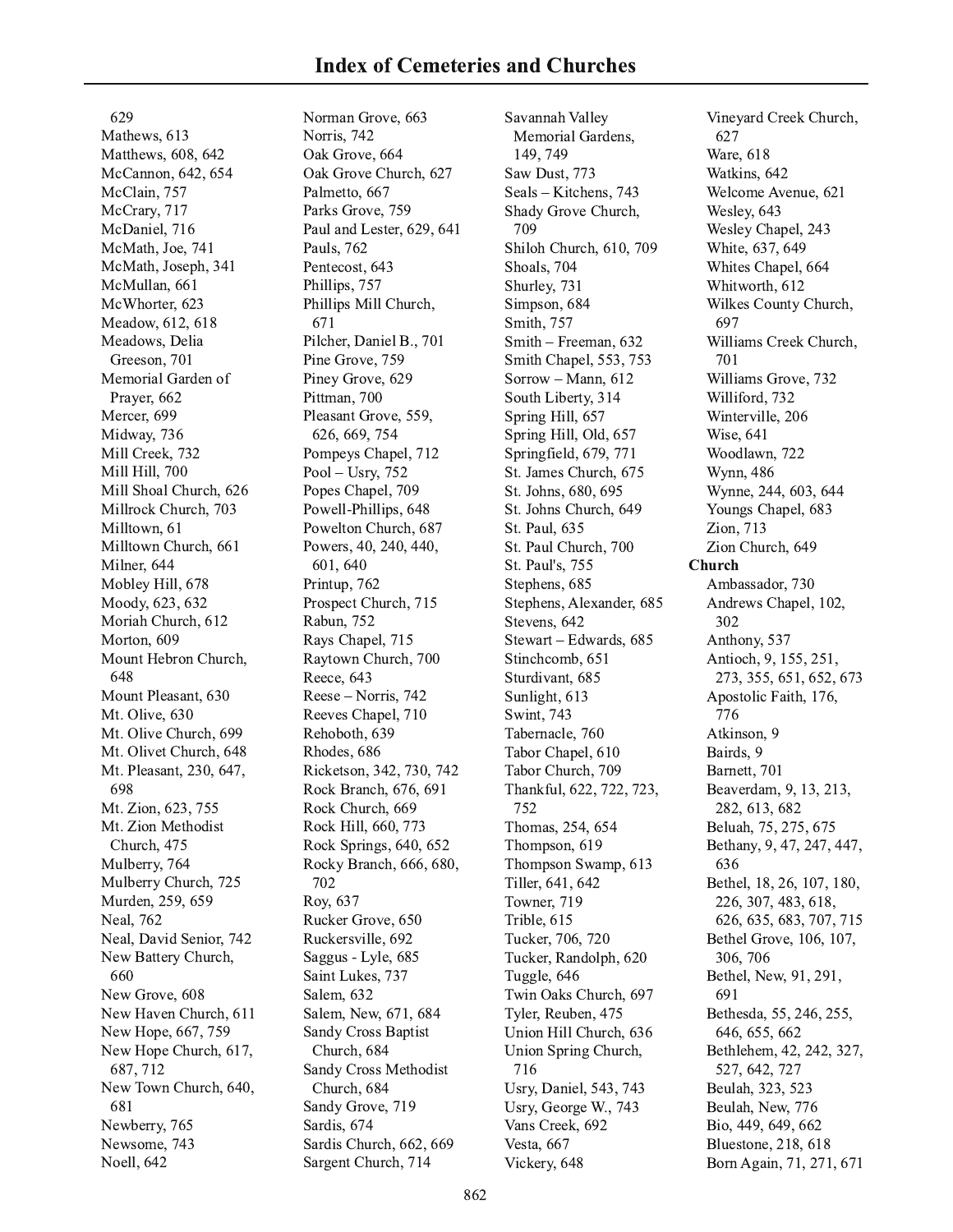Briar Creek, Little, 142 Brier Creek, Little, 342, 742, ix Brinkley Chapel, 339 Broad River, 627 Browns, 9 Browns Chapel, 31, 231, 631 Burts Chapel, 9 Cades Chapel, 722 Calvary, 61, 162, 461, 661,762 Calvary Temple, 626 Canon, Old, 636 Carters Grove Baptist, 657 Cedar Creek, 62, 662 Cedar Grove, 18, 218, 618 Cedar Springs, 61, 661 Center, 9, 223, 423, 623 Cherokee Corner United Methodist, 383 Cherry Grove, 711 Clarks Station, 681 Clifford Grove, 81, 113, 313, 681, 713 Clouds Creek, 29, 229, 429, 629 Cody Grove, 341, 741 Cokesbury, 275, 289, 675 Colbert Grove, 12, 212, 612 Coldwater, 76, 276, 676 Community, 610 Concord, 263, 663 Corinth, 9, 26, 226, 626 County Line, 9, 257, 657 Creek, Big, 9 Cross Roads, 289 Crossroads, 225, 636 Culverton, 776 Deep Creek, 51, 251, 651 Dewey Rose, 651 Double Branch, 676 Double Branches, 365 Dove Creek, 65, 265, 652, 665 Ebenezer, 345, 727 Elam, 94, 294, 502, 598 Elam (Elim), Old, Site of, 102, 302 Elim, 502, 598 Elim, Old, Site of, 702 Evangelical, 10, 210, 610 Fairfield, 611

Faith, 250, 650 Faith Pentecostal, 608 Faith Tabernacle, 626 Falling Creek, 278, 665, 678 Fellowship, 118, 718 Fellowship Methodist, 638 Fishing Creek, 110, 310, 710 Flat Rock, 675 Flat Shoals, 48, 248, 648 Flatwoods, 94, 294, 694 Flint Hill, 96, 296, 696 Forest Hill, 78, 278, 678 Fork Creek, 651 Fort Creek, 762 Fortson, 308 Fortson Grove, 708 Freedom, 26, 626 Friendship, 11, 109, 114, 211, 309, 314, 611, 709, 714 Gaines, 775 Gaines Chapel, 75, 275, 675 Galilee, 180, 780 Gibson Grove, 512, 712 Goldmine, 37, 637 Grace, 625 Greenwood, 301, 347, 701 Grove Chapel, 14 Gum Springs, 32, 232, 632 Hall Grove, 651 Hannah Creek, 17, 617 Harmon Grove, 625 Harmony, 146, 677 Harmony, New, 289 Harvest, 11, 211, 611 Heardmont, 107 Heards Chapel, 138, 338, 738 Hickory Grove, 177, 777 Hillyard Station, 97, 282, 297, 697 Holly Creek, 28, 228, 628 Holly Springs, 289, 638 Horeb, 688 Hull Chapel, 92 Hulls Chapel, 292 Hulmes Chapel, 92, 292 Hunters Chapel, 721 Indian Hill, 678, 679 Jennings, 285, 685

Jennings Church, 685 Jewell Baptist, West of Ogeechee, 704 Jewell Methodist, West of Ogeechee, 704 Johnson, 331, 731, ix Jones Chapel, 17, 136, 217, 336, 536, 617, 736 Jones Grove, 751 Kingdom Hall, 82, 282, 611, 682 Level Hill, 85, 285, 685 Liberty, 50, 289, 650 Liberty Hall, 61, 662 Linesville, 681 Lithonia, 330, 730 Little Brier Creek, 751 Live Oak, 257, 657 Long Creek, 117, 317, 717 Lyonsville, 681 Lystra, 18, 218 Macedonia, 211, 327, 527, 611, 636, 727 Magnolia, 143, 743 Mallorysville, 295, 695 Maple Springs, 663 Margarets Grove, 260, 660 Martin Grove, 293, 693 Martin Tabernacle, 103, 703 Meadow, 18, 218, 618 Mesena, 740 Midway, 9, 345 Mill Creek, 132, 732 Mill Shoal, 26, 226, 626 Millrock, 303, 703 Millstone, 9 Milltown, 61, 661 Mineral Springs, 172, 772 Moriah, 12, 212, 612 Mount Hebron, 648 Mount Pleasant, 630, 750 Mt. Aldred, 757 Mt. Aldredge, 357 Mt. Beulah, 357, 757 Mt. Carmel, 161 Mt. Hebron, 289 Mt. Moriah, 717 Mt. Olive, 30, 59, 230, 259, 299, 430, 630, 659.699 Mt. Olivet, 48, 648 Mt. Olivet Church of

God, 48 Mt. Pleasant, 9, 30, 230, 283, 483, 683, 698 Mt. Stephens, 174 Mt. Zion, 289, 327, 355, 527, 727, 779 Mt. Zion Methodist, 475 Mulberry, 164, 325, 364, 725 Nebo, 737 New Battery, 660 New Grove, 608 New Haven, 611 New Hope, 59, 67, 87, 106, 112, 228, 259, 267, 287, 306, 312, 617, 659, 687, 712, 726, 772 New Town, 81, 240, 640, 681 Newberry, 367 Newford, 324 Norman Grove, 663 Oak Bower, 61, 261, 461, 661 Oak Grove, 64, 264, 627, 664 Palmetto, 267 Paynes, 740 Phillips Mill, 71, 271, 670, 671 Pierce's Chapel, 347, 747 Pilgram, 702 Pine Grove, 9 Piney Grove, 29, 143, 229, 429, 629 Pleasant Grove, 26, 69, 179, 269, 379, 626, 669, 779 Pleasant Grove Baptist, 469 Pompeys Chapel, 112, 312, 512, 712 Popes Chapel, 109, 309, 509, 709 Poplar Head, 162, 762 Powelton, 168, 687, 768 Prospect, 715 Providence, 289 Randolph, 45, 245, 645 Raytown, 100, 700 Raytown Baptist, 100, 700 Redwine, 37, 237, 289, 637 Reeves Chapel, 110, 310, 710